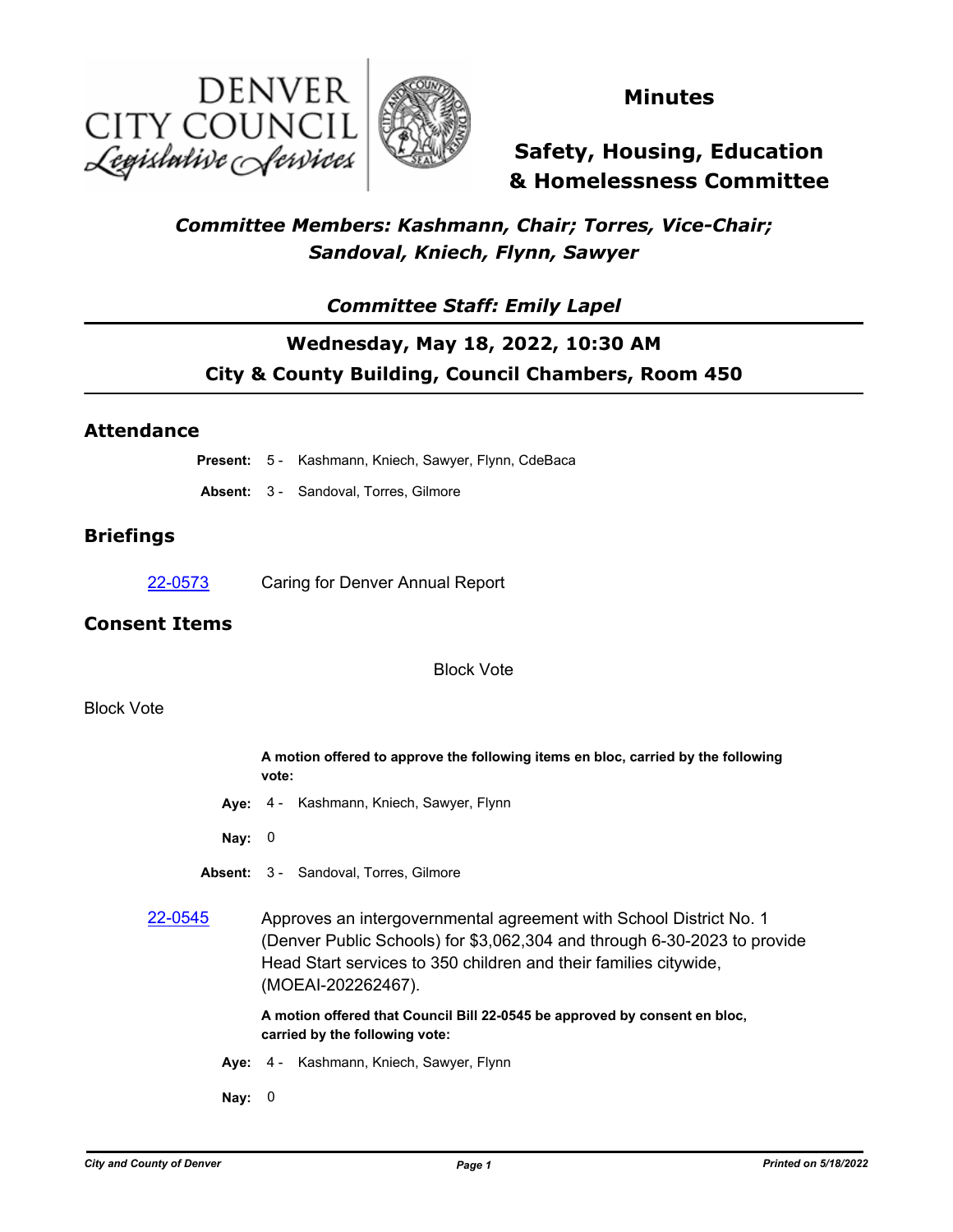## **Minutes Safety, Housing, Education & Homelessness Committee Wednesday, May 18, 2022**

#### **Absent:** 3 - Sandoval, Torres, Gilmore

[22-0548](http://denver.legistar.com/gateway.aspx?m=l&id=/matter.aspx?key=21615) Approves a grant agreement with the State of Colorado Office of Behavioral Health for \$1,224,421 and through 6-30-2023 to provide funding for substance use disorder, mental health treatment, competency enhancements, and jail medication assisted treatment at Denver County Jail, citywide (SHERF-202262959).

#### **A motion offered that Council Bill 22-0548 be approved by consent en bloc, carried by the following vote:**

**Aye:** 4 - Kashmann, Kniech, Sawyer, Flynn

**Nay:** 0

- **Absent:** 3 Sandoval, Torres, Gilmore
- [22-0553](http://denver.legistar.com/gateway.aspx?m=l&id=/matter.aspx?key=21620) Amends a contract with Mental Health Center of Denver by adding three (3) months for a new end date of 8-31-2022 and addressing minor administrative updates to continue providing the Denver Police Department's 24/7 Co-responder program, as provided by a grant from Caring for Denver. No change to contract amount (POLIC-202262299-00 / POLIC-202263196-01).

**A motion offered that Council Resolution 22-0553 be approved by consent en bloc, carried by the following vote:**

- **Aye:** 4 Kashmann, Kniech, Sawyer, Flynn
- **Nay:** 0
- **Absent:** 3 Sandoval, Torres, Gilmore
- [22-0556](http://denver.legistar.com/gateway.aspx?m=l&id=/matter.aspx?key=21623) Amends an intergovernmental agreement with Denver Health and Hospital Authority by adding \$365,623 for a new total of \$1,472,794 and one year for a new end date of 2-28-2023, and amending various contract exhibits, including the statement of work and the standards established for the services to be completed, to provide care, treatment, and supportive services to individuals living with HIV/AIDS in the Denver Transitional Grant Area, citywide (ENVHL-202262885-02).

**A motion offered that Council Bill 22-0556 be approved by consent en bloc, carried by the following vote:**

- **Aye:** 4 Kashmann, Kniech, Sawyer, Flynn
- **Nay:** 0
- **Absent:** 3 Sandoval, Torres, Gilmore